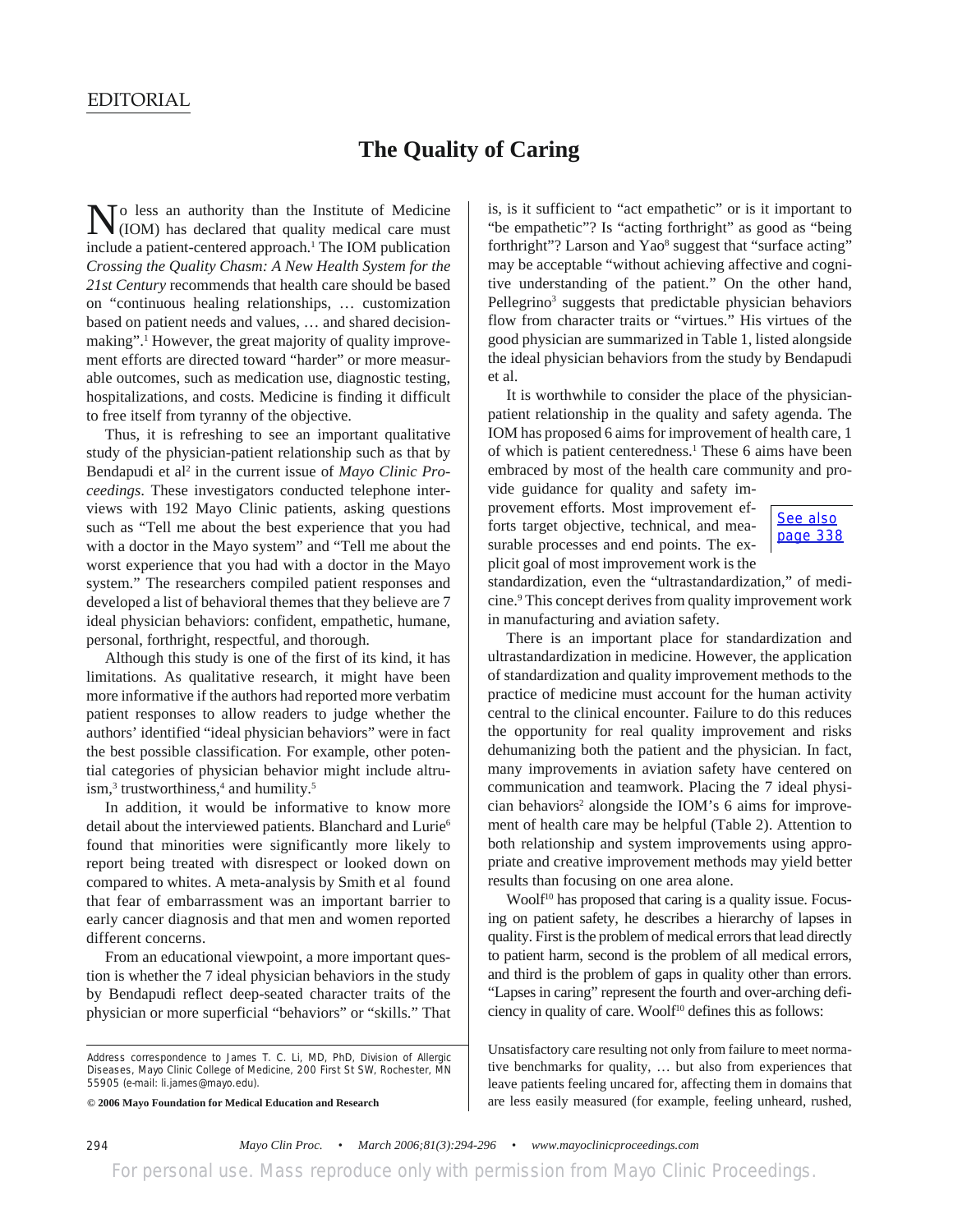EDITORIAL

TABLE 1. Physician Behaviors

| Seven ideal physician<br>behaviors by Bendapudi et al <sup>2</sup> | Virtues of the good<br>physician by Pellegrino <sup>3</sup> |
|--------------------------------------------------------------------|-------------------------------------------------------------|
| Confident                                                          | <b>Benevolence</b>                                          |
| Empathetic                                                         | Compassion                                                  |
| Forthright                                                         | Courage                                                     |
| Humane                                                             | Fidelity to trust                                           |
| Personal                                                           | Intellectual honesty                                        |
| Respectful                                                         | Prudence                                                    |
| Thorough                                                           | Truthfulness                                                |

inconvenienced or humiliated; or being unable to access desired information, instruction or reassurance)….the extent to which the technical elements of care seem good on the basis of performance indicators but ultimately fail to be *caring* [italics in original] because of deficiencies not captured by these measures. The rudeness or insensitivity that patients encounter or the frustrations they experience in obtaining information and control over treatment decisions illustrate gaps in quality, of deep concern to the public, that often are not measured under normative standards.

These points may be best illustrated by considering those qualities of physician-patient encounters that led to the *worst* experience that patients had with their physicians. Bendapudi et al report that these undesirable physician behaviors are mirror opposites of the 7 ideal physician behaviors; a representation of undesirable physician traits or behaviors is shown in Table 3. Can health care really ever be high quality if the patient-physician interaction is hurried, disrespectful, cold, callous, and uncaring?

This is the challenge of the report by Bendapudi et al: can medicine embrace the physician-patient relationship as essential to health care quality? Is the clinical encounter the "central-defining phenomenon" of medicine<sup>11</sup> or an epiphenomenon unrelated to quality? Are the 7 ideal physician behaviors as important as the 6 aims for improvment of health care?

One of the most important contributions of the quality movement is the emphasis on measurement, systems, and the environment of care. It is time for leaders in health care quality to develop creative ways to improve the quality of caring, starting with an emphasis on measurement, systems, and the environment of care. Relationships in health care can likely be improved, supported, nurtured, taught, modeled, developed, practiced, and measured. We can do better in all these areas. Furthermore, quality in the clinical encounter goes beyond physician virtues and encompasses individualization and attention to the unique circumstances of the clinical encounter.

There are some hopeful signs in this area. The American Board of Medical Specialties (ABMS) and the Accreditation Council of Graduate Medical Education have jointly stated that physicians must "demonstrate caring and re-

TABLE 2. Physician Behaviors

| Seven ideal physician<br>behaviors by Bendapudi et al <sup>2</sup> | The Institute of Medicine's 6<br>aims for improvement of health care <sup>1</sup> |
|--------------------------------------------------------------------|-----------------------------------------------------------------------------------|
| Confident                                                          | Effective                                                                         |
| Empathetic                                                         | Efficient                                                                         |
| Forthright                                                         | Equitable                                                                         |
| Humane                                                             | Patient-centered                                                                  |
| Personal                                                           | Safe                                                                              |
| Respectful<br>Thorough                                             | Timely                                                                            |

spectful behaviors when interacting with patients and their families, … create and sustain a therapeutic and ethically sound relationship with patients, … and demonstrate respect, compassion and integrity."12 The American Board of Internal Medicine has developed Maintenance of Certification modules that incorporate patient and peer assessment of physician relationship and communication skills. The ABMS is codeveloping a set of validated survey instruments (Consumer Assessment of Healthcare Providers and Systems) that assess the physician-patient relationship and peer relationships. These instruments will be available to all specialty and subspecialty boards and may touch the lives of most physicians. Further development of valid and reliable measures of the physician-patient interactions should lead to more improvement initiatives in health care relationships.

Attention to both the "formal" and "informal" curriculum on relationships and communication is important in improving the quality of the physician-patient encounter. Many health care organizations, including Mayo Clinic, have developed formal curricula on physician-patient communication and relationships. One academic medical center, Indiana University School of Medicine, successfully transformed the social environment of the medical school by addressing the "informal" or "hidden" curriculum on professionalism.13 This group formed a Relationship-Centered Care Initiative Discovery Team that used a nonlinear, interactive approach to culture change. More such quality initiatives are needed.

 $Pellegrino<sup>11</sup>$  wrote that, "Illness remains a universal human experience and its impact on individual human per-

TABLE 3. Physician Behaviors

| Seven ideal physician                     | Opposites of the 7 ideal |
|-------------------------------------------|--------------------------|
| behaviors by Bendapudi et al <sup>2</sup> | physician behaviors      |
| Confident                                 | Timid                    |
| Empathetic                                | Uncaring                 |
| Forthright                                | Misleading               |
| Humane                                    | Cold                     |
| Personal                                  | Callous                  |
| Respectful                                | Disrespectful            |
| Thorough                                  | Hurried                  |

*Mayo Clin Proc. • March 2006;81(3):294-296 • www.mayoclinicproceedings.com* 295

For personal use. Mass reproduce only with permission from *Mayo Clinic Proceedings.*